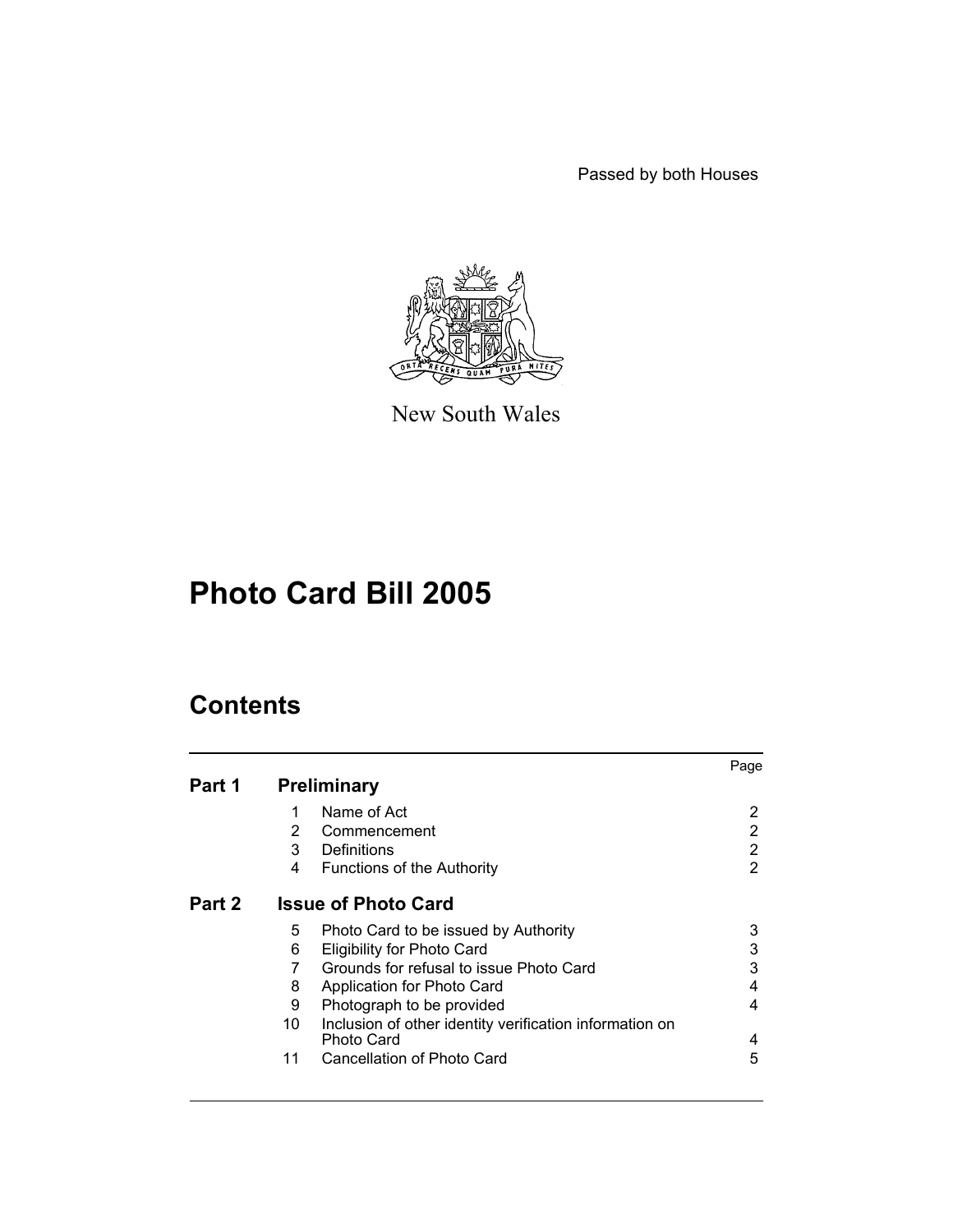**Contents** 

|                   |                            |                                                     | Page           |  |
|-------------------|----------------------------|-----------------------------------------------------|----------------|--|
|                   | 12                         | Damaged, lost, stolen or destroyed Photo Cards      | 5              |  |
|                   | 13                         | Review of decision to refuse or cancel Photo Card   | 5              |  |
| Part 3            | <b>Photo Card Register</b> |                                                     |                |  |
|                   | 14                         | Keeping the Register                                | 6              |  |
|                   | 15                         | Security of information on Register                 | 6              |  |
|                   | 16                         | Verification of information on Register             | $\overline{7}$ |  |
| Part 4            |                            | Security arrangements for photographs               |                |  |
|                   | 17                         | Photographs to which this Part applies              | 8              |  |
|                   | 18                         | Purposes for which photographs may be kept and used | 8              |  |
|                   | 19                         | Release of photographs prohibited                   | 8              |  |
| Part 5            |                            | <b>Prevention of fraud</b>                          |                |  |
|                   | 20                         | Obtaining Photo Card by false statements            | 10             |  |
|                   | 21                         | Unlawful possession of Photo Card                   | 10             |  |
|                   | 22                         | Manufacturing false Photo Cards                     | 10             |  |
|                   | 23                         | Giving or lending Photo Card                        | 11             |  |
|                   | 24                         | Improper use of Photo Card                          | 11             |  |
|                   | 25                         | Altering or tampering with Photo Card               | 11             |  |
|                   | 26                         | Unauthorised reproduction of photographs            | 12             |  |
|                   | 27                         | <b>Expired Photo Cards</b>                          | 12             |  |
| Part 6            |                            | <b>Enforcement</b>                                  |                |  |
|                   | 28                         | Requirement to produce Photo Card                   | 13             |  |
|                   | 29                         | Seizure of Photo Card                               | 13             |  |
| Part 7            |                            | <b>Miscellaneous</b>                                |                |  |
|                   | 30                         | Unauthorised demand for production of Photo Card    | 15             |  |
|                   | 31                         | Delegation by Authority                             | 15             |  |
|                   | 32                         | Protection from liability                           | 15             |  |
|                   | 33                         | Unpaid fees and charges                             | 16             |  |
|                   | 34                         | Penalty notices                                     | 16             |  |
|                   | 35                         | Nature of proceedings for offences                  | 16             |  |
|                   | 36                         | Regulations                                         | 17             |  |
|                   | 37                         | Savings, transitional and other provisions          | 17             |  |
|                   | 38                         | Amendment of Acts                                   | 17             |  |
|                   | 39                         | Review of Act                                       | 17             |  |
| <b>Schedule 1</b> |                            | Savings, transitional and other provisions          | 18             |  |
| <b>Schedule 2</b> |                            | <b>Amendment of Acts</b>                            | 19             |  |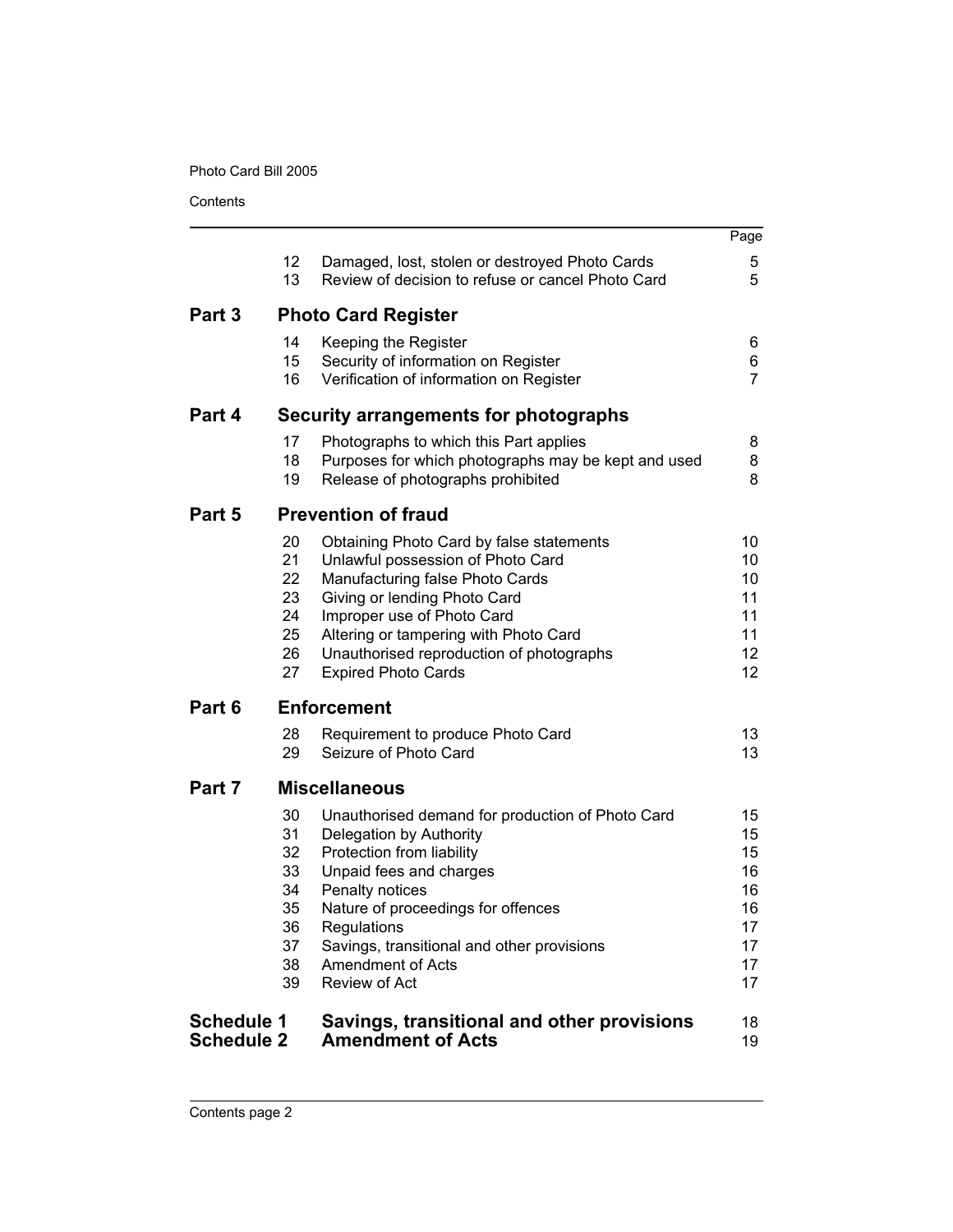*I certify that this PUBLIC BILL, which originated in the LEGISLATIVE ASSEMBLY, has finally passed the LEGISLATIVE COUNCIL and the LEGISLATIVE ASSEMBLY of NEW SOUTH WALES.*

> *Clerk of the Legislative Assembly. Legislative Assembly, Sydney, , 2005*



New South Wales

# **Photo Card Bill 2005**

Act No , 2005

An Act to make provision for the issue of the New South Wales Photo Card; and for other purposes.

*I have examined this Bill, and find it to correspond in all respects with the Bill as finally passed by both Houses.*

*Chairman of Committees of the Legislative Assembly.*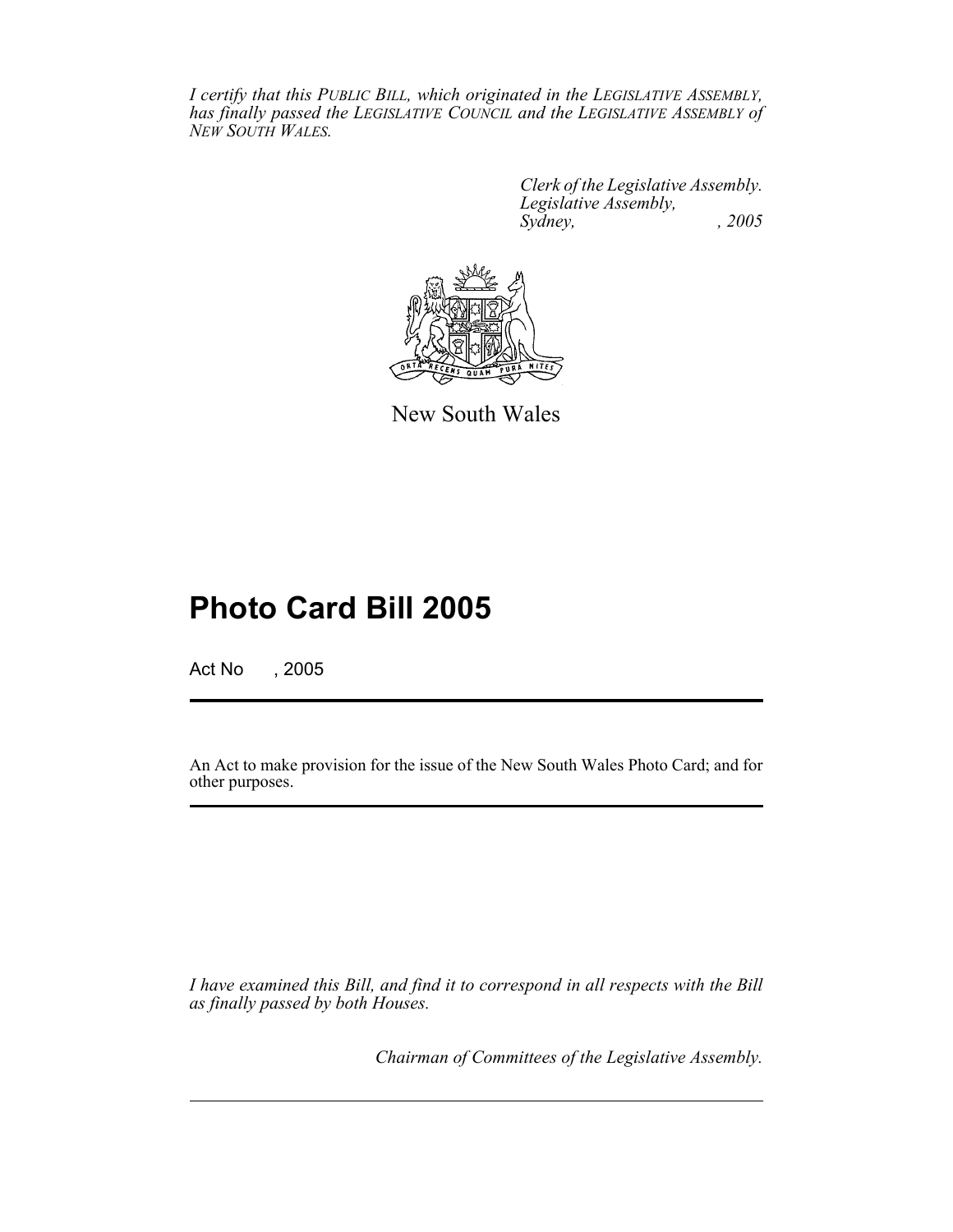Clause 1 Photo Card Bill 2005

Part 1 Preliminary

**The Legislature of New South Wales enacts:**

## **Part 1 Preliminary**

## **1 Name of Act**

This Act is the *Photo Card Act 2005*.

## **2 Commencement**

This Act commences on a day or days to be appointed by proclamation.

## **3 Definitions**

(1) In this Act:

*authorised officer* means:

- (a) a police officer, or
- (b) a person who is appointed for the time being by the Authority as an authorised officer for the purposes of the provision in which the expression is used, or
- (c) a person (or a person belonging to a class or description of persons) prescribed by the regulations.

*Authority* means the Roads and Traffic Authority.

*Photo Card* means a New South Wales Photo Card issued under this Act.

*photograph* includes a digitised, electronic or computer generated image, and electronic data and other information used to create or generate a photograph.

*Register* means the Photo Card Register maintained by the Authority under this Act.

(2) Notes included in this Act do not form part of this Act.

## **4 Functions of the Authority**

The Authority has the function of administering the scheme established by this Act for the New South Wales Photo Card and has such other functions as are conferred or imposed by or under this Act.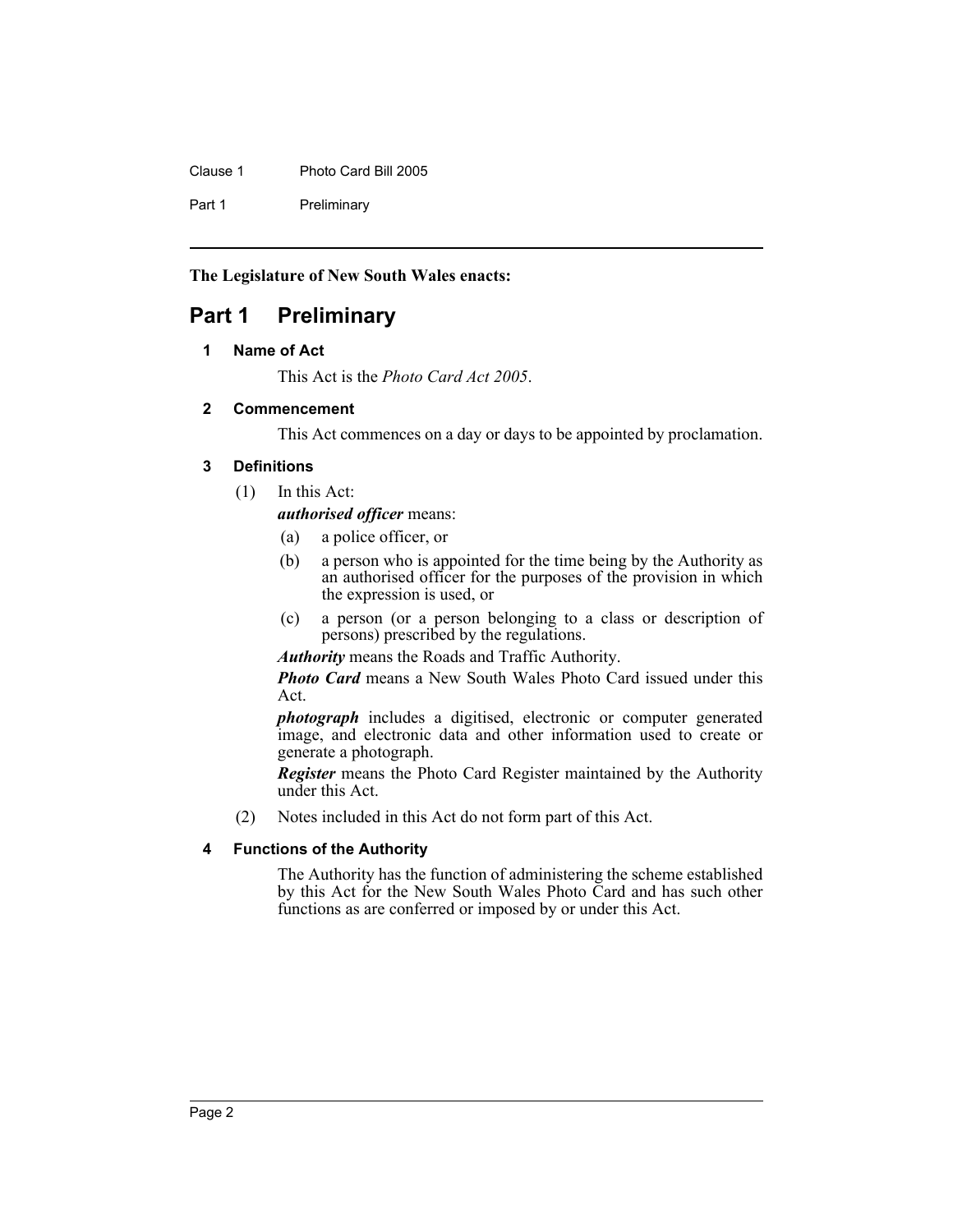Photo Card Bill 2005 Clause 5

## **Part 2 Issue of Photo Card**

## **5 Photo Card to be issued by Authority**

- (1) The Authority is to issue the New South Wales Photo Card as provided by this Act.
- (2) A Photo Card is to be in such form as the Authority determines.
- (3) The Authority may charge a fee prescribed by the regulations for the issue of a Photo Card.
- (4) A Photo Card is valid for the period for which it is issued, as determined by the Authority and specified on the Photo Card.
- (5) A Photo Card is and remains the property of the Authority.

## **6 Eligibility for Photo Card**

- (1) A person is eligible for the issue of a Photo Card only if the Authority is satisfied that the person:
	- (a) is ordinarily resident in this State, and
	- (b) is at least 16 years of age, and
	- (c) is not the holder of a driver licence under the *Road Transport (Driver Licensing) Act 1998*, and
	- (d) satisfies such other eligibility criteria as may be prescribed by the regulations.
- (2) If a person has lost custody of his or her driver licence (other than by reason of the licence being lost, stolen or destroyed), the person is regarded as not being the holder of a driver licence for the purposes of this section.

**Note.** For example, the person's driver licence may have been suspended and surrendered under section 33 or 34 of the *Road Transport (General) Act 1999*.

(3) A regulation for the purposes of subsection (1) (d) is not to be made except on the recommendation of the Minister made after consultation with the Attorney General.

## **7 Grounds for refusal to issue Photo Card**

- (1) The Authority must refuse to issue a Photo Card to a person if the person is not eligible for the issue of a Photo Card.
- (2) The Authority may refuse to issue a Photo Card to a person if the Authority is of the opinion that the person is not a fit and proper person to be in possession of a Photo Card because the person has been convicted of (or found guilty of or a guilty plea has been accepted for) any of the following offences: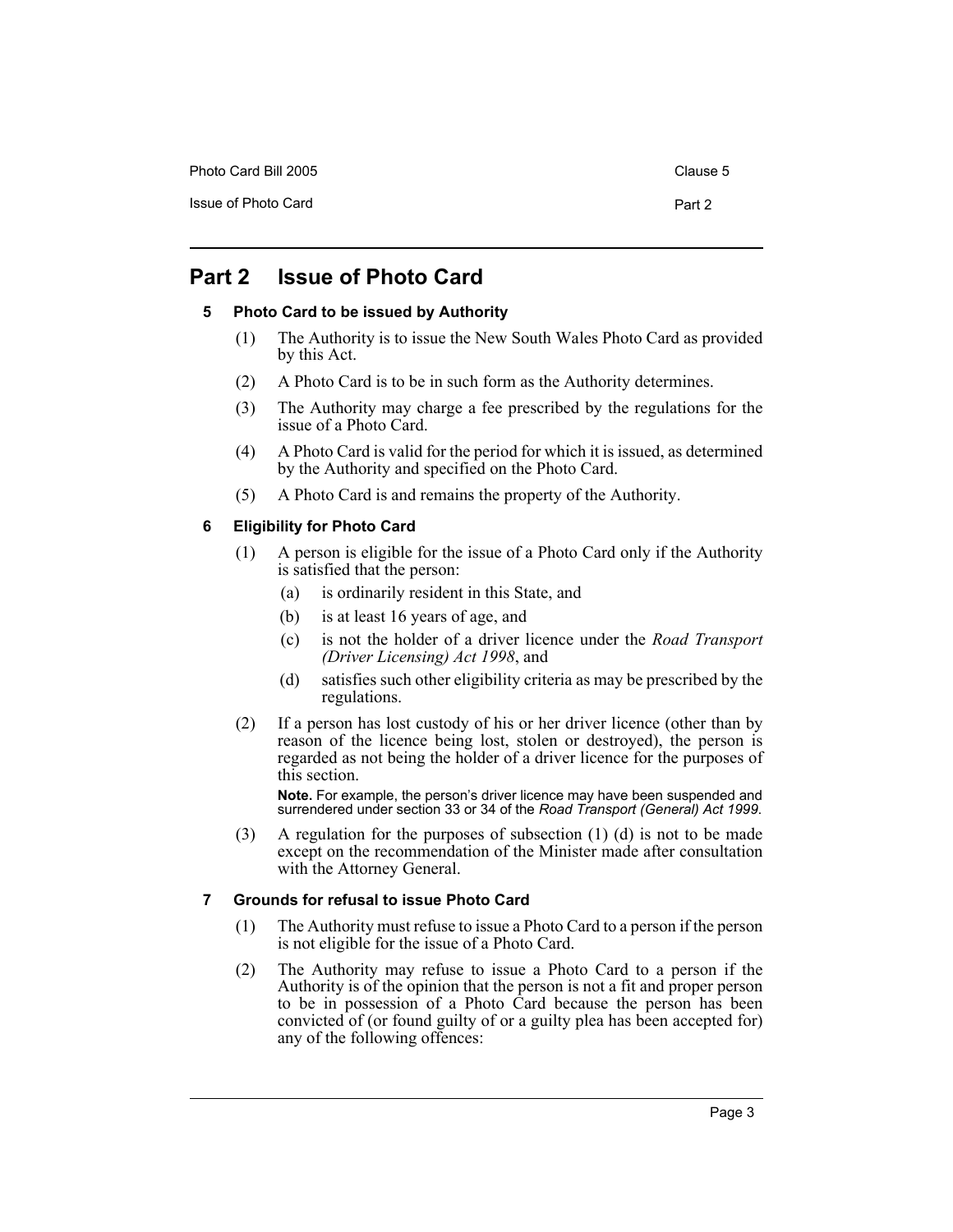Part 2 **Issue of Photo Card** 

- (a) an offence under this Act,
- (b) an offence involving fraud or dishonesty,
- (c) an offence prescribed by the regulations.
- (3) The Authority may refuse to issue a Photo Card on such other grounds as may be prescribed by the regulations.
- (4) A regulation for the purposes of subsection (2) (c) or (3) is not to be made except on the recommendation of the Minister made after consultation with the Attorney General.

## **8 Application for Photo Card**

An application for the issue of a Photo Card is to be made to the Authority in the form and manner required by the Authority and supported by such information as the Authority may reasonably require to establish or verify the eligibility, identity and residential address of the applicant.

## **9 Photograph to be provided**

- (1) An applicant for a Photo Card must provide a photograph of the applicant that is suitable for use on the Photo Card.
- (2) The applicant can provide the photograph only:
	- (a) by authorising the Authority to use any existing database photograph of the applicant that the Authority determines to be suitable for use on a Photo Card to be issued to the applicant, or
	- (b) if the Authority determines that there is no existing database photograph of the applicant that is suitable, by having his or her photograph taken by the Authority in accordance with arrangements made by the Authority for the purpose.
- (3) In this section:

*existing database photograph* means a photograph of the applicant taken and kept by the Authority in the exercise of any function under this Act, the *Road Transport (Driver Licensing) Act 1998*, the *Licensing and Registration (Uniform Procedures) Act 2002* or any other Act.

#### **10 Inclusion of other identity verification information on Photo Card**

(1) The Authority may include on or otherwise as part of a Photo Card any identifying information about the person to whom the Photo Card is to be issued (in addition to a photograph of the person) that the Authority considers necessary or useful for verifying the identity of the person to whom the Photo Card is issued.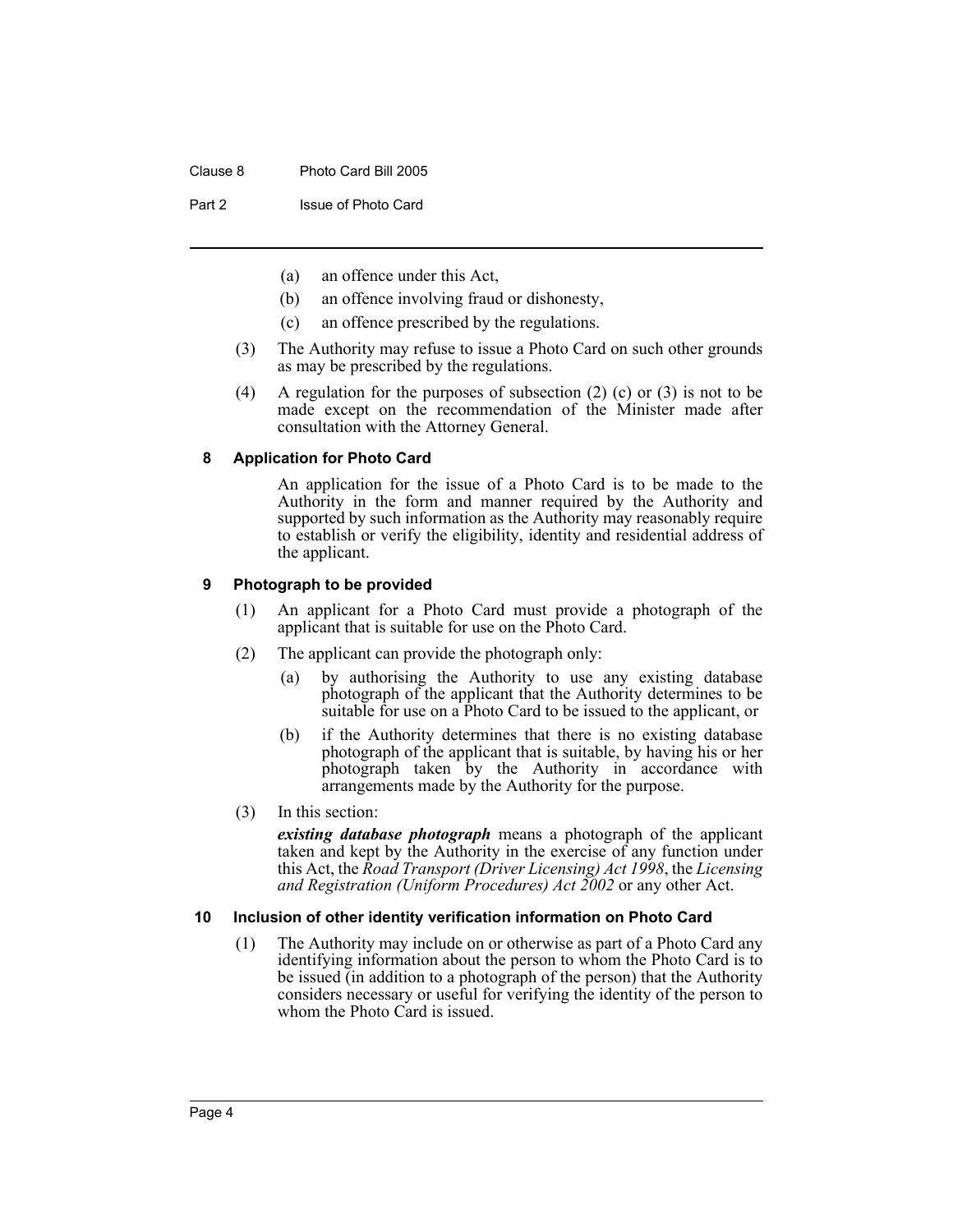| Photo Card Bill 2005 | Clause 11 |
|----------------------|-----------|
| Issue of Photo Card  | Part 2    |

(2) An applicant for a Photo Card must provide, in the manner determined by the Authority, any information that the Authority decides to include under this section.

## **11 Cancellation of Photo Card**

- (1) The Authority may cancel a Photo Card issued to a person by notice in writing to the person on any of the following grounds:
	- (a) the person is not eligible for the issue of a Photo Card,
	- (b) the Photo Card was issued in error,
	- (c) the photograph on the Photo Card is no longer a true likeness of the person,
	- (d) the Photo Card is incorrect in any respect,
	- (e) such other grounds as may be prescribed by the regulations.
- (2) The Authority may, by the notice cancelling a Photo Card or by subsequent notice in writing to the person, direct the person to return a cancelled Photo Card to the Authority.
- (3) A person who is given a direction under this section to return a Photo Card must return the Photo Card to the Authority within 14 days after the direction is given or such longer period as the direction may allow. Maximum penalty: 20 penalty units.
- (4) The Authority may decide to cancel a person's Photo Card under this section without the person having been provided an opportunity to show cause why the Photo Card should not be cancelled.
- (5) If a person's Photo Card is cancelled under this section, the Authority may refuse to issue the person with any further Photo Card for such reasonable period as the Authority may determine and specify in a notice served on the person by the Authority.

## **12 Damaged, lost, stolen or destroyed Photo Cards**

The person to whom a Photo Card has been issued must notify the Authority as soon as practicable if the Photo Card is damaged, stolen, lost or destroyed during the period for which the Photo Card is valid. Maximum penalty: 10 penalty units.

## **13 Review of decision to refuse or cancel Photo Card**

A person aggrieved by a decision of the Authority to refuse to issue or to cancel a Photo Card may apply to the Administrative Decisions Tribunal for a review of the decision.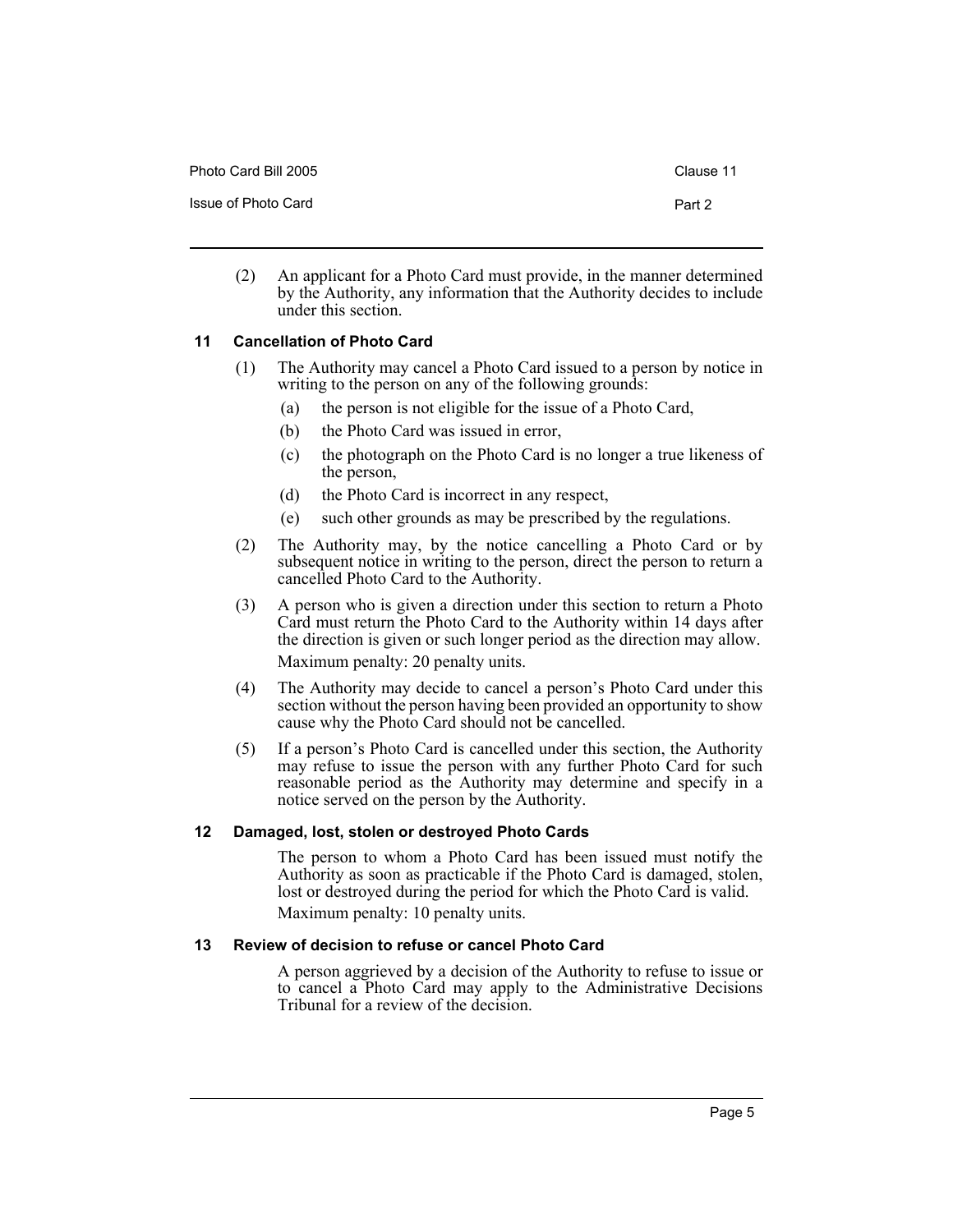## Clause 14 Photo Card Bill 2005

Part 3 Photo Card Register

## **Part 3 Photo Card Register**

## **14 Keeping the Register**

- (1) The Authority is to maintain a Photo Card Register in the form of, or as part of, one or more computer databases or in such other form as the Authority considers appropriate.
- (2) The following matters are to be recorded in the Register in respect of each person who holds a Photo Card:
	- (a) the identification number allocated to the person to whom the Photo Card was issued,
	- (b) the full name of the person (and any former name),
	- (c) the person's gender and date of birth,
	- (d) the person's residential address and address for service of notices (if any),
	- (e) the commencement and expiry date of the period for which the Photo Card is valid,
	- (f) such other information as the Authority may include on or otherwise as part of a Photo Card.
- (3) The Authority may record in the Register other information for:
	- (a) the purposes of this Act or the regulations, or
	- (b) the purposes of another Act, or
	- (c) other purposes, as the Authority considers appropriate.
- (4) The Authority may correct any mistake or error in, or omission of, matter recorded in the Register.
- (5) The Register may be kept as part of or in conjunction with any register kept by the Authority under the *Road Transport (Driver Licensing) Act 1998*.
- (6) The regulations may make provision for or with respect to requiring notice to be given to the Authority of a change of address or other particulars in respect of a person to whom a Photo Card has been issued.

#### **15 Security of information on Register**

The Authority must ensure that information contained in the Register that is of a personal nature or that has commercial sensitivity for the person about whom it is kept is not released except as provided by the regulations or under another law.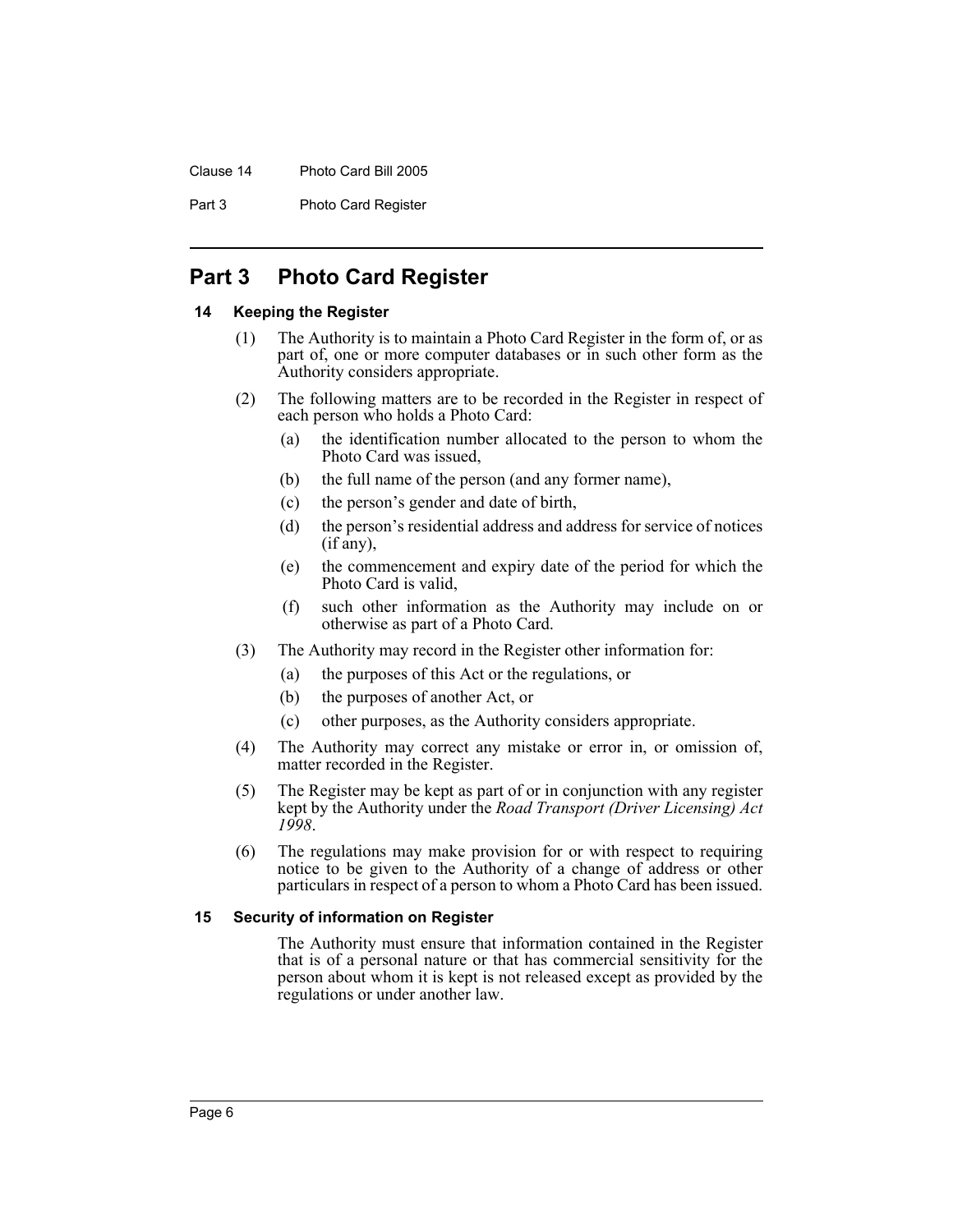| Photo Card Bill 2005       | Clause 16 |
|----------------------------|-----------|
| <b>Photo Card Register</b> | Part 3    |

## **16 Verification of information on Register**

- (1) If there are reasonable grounds for believing that information contained in the Register is inaccurate or misleading, the Authority may by written notice require the holder of a Photo Card to provide evidence to the Authority, in a form specified by the Authority, relating to anything relevant to the issuing of the Photo Card, including:
	- (a) the holder's personal details, and
	- (b) the holder's residential address.
- (2) For the purposes of this section, the Authority may require the holder of a Photo Card:
	- (a) to provide specified documents for inspection, and
	- (b) to attend at a reasonable time and place specified by the Authority for identification.
- (3) If a person who is required to attend for identification requests a change to the time or place specified in the notice, the Authority must give consideration to that request and may change the time or place in accordance with the request.
- (4) A person who fails without reasonable excuse to comply with a requirement imposed under this section is guilty of an offence. Maximum penalty: 20 penalty units.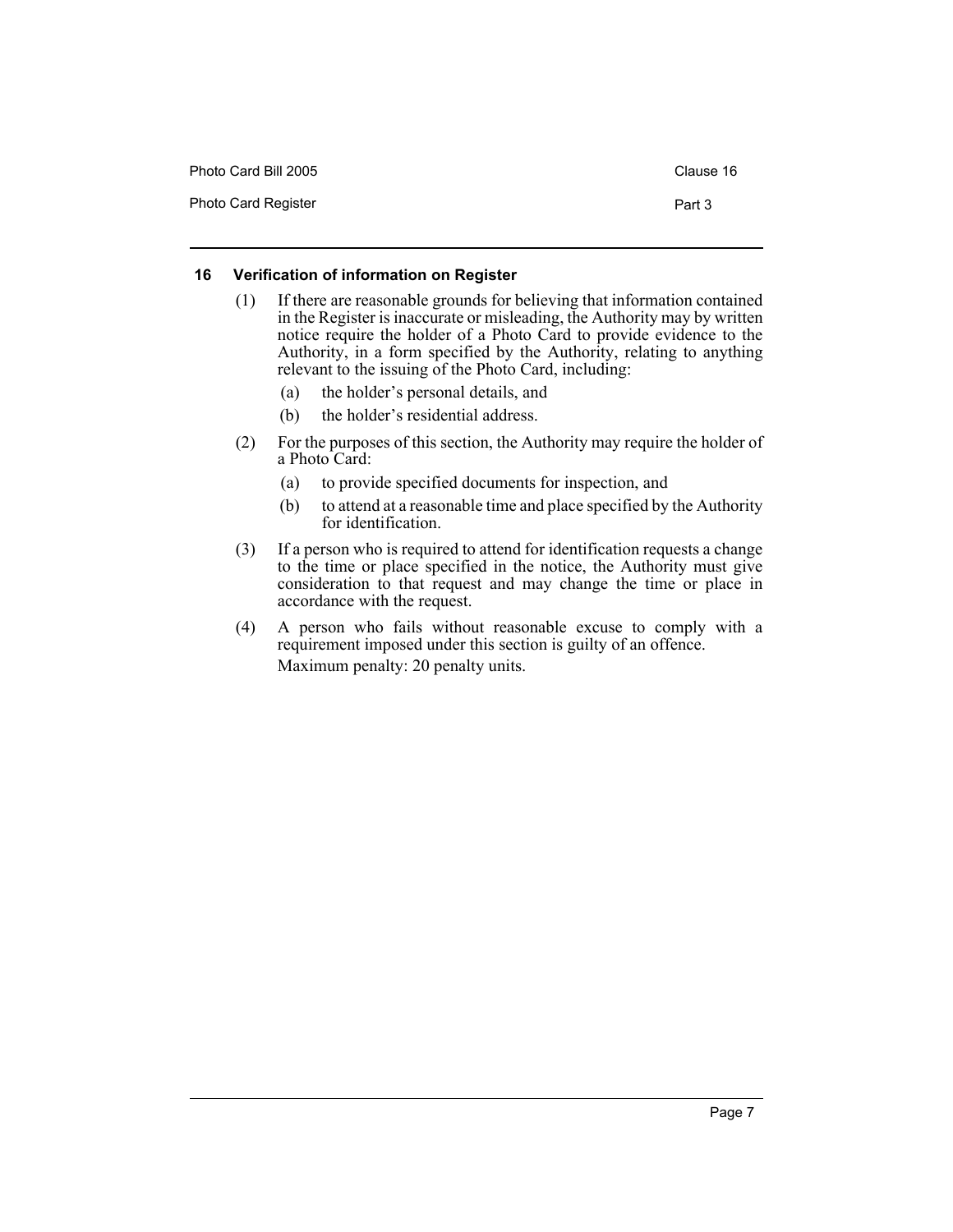Clause 17 Photo Card Bill 2005

Part 4 Security arrangements for photographs

## **Part 4 Security arrangements for photographs**

## **17 Photographs to which this Part applies**

This Part applies to photographs taken or provided in relation to applications for the issue of a Photo Card.

## **18 Purposes for which photographs may be kept and used**

- (1) A photograph to which this Part applies may be kept and used by the Authority only for one or more of the following purposes:
	- (a) to reproduce the likeness of a person on a Photo Card,
	- (b) to assist in determining the identity of any person in the course of determining whether or not to issue or replace a Photo Card,
	- (c) in connection with an investigation relating to or leading to criminal proceedings against a person under any provision of this Act or under a provision of Division 2 or 3 of Part 5 (Forgery and false instrument offences) of the *Crimes Act 1900* in relation to a Photo Card,
	- (d) for the conduct of criminal proceedings under this Act,
	- (e) any purpose for which a photograph to which Part 5 (Protection of stored photographs) of the *Road Transport (Driver Licensing) Act 1998* applies may be kept and used by the Authority under that Part,
	- (f) any purpose for which a photograph to which Division 3 (Security and protection of photographs) of Part 4A of the *Licensing and Registration (Uniform Procedures) Act 2002* applies may be kept and used by the Authority under that Division,
	- (g) for any other purpose prescribed by the regulations.
- (2) A photograph may be used for a purpose set out in this section at the time that the photograph is provided or taken or at any later time.

#### **19 Release of photographs prohibited**

- (1) The Authority must ensure that a photograph to which this Part applies, and any photographic image or other matter contained in any database of such photographs, is not released except:
	- (a) to NSW Police, or
	- (b) to a driver licensing authority of another State or Territory, or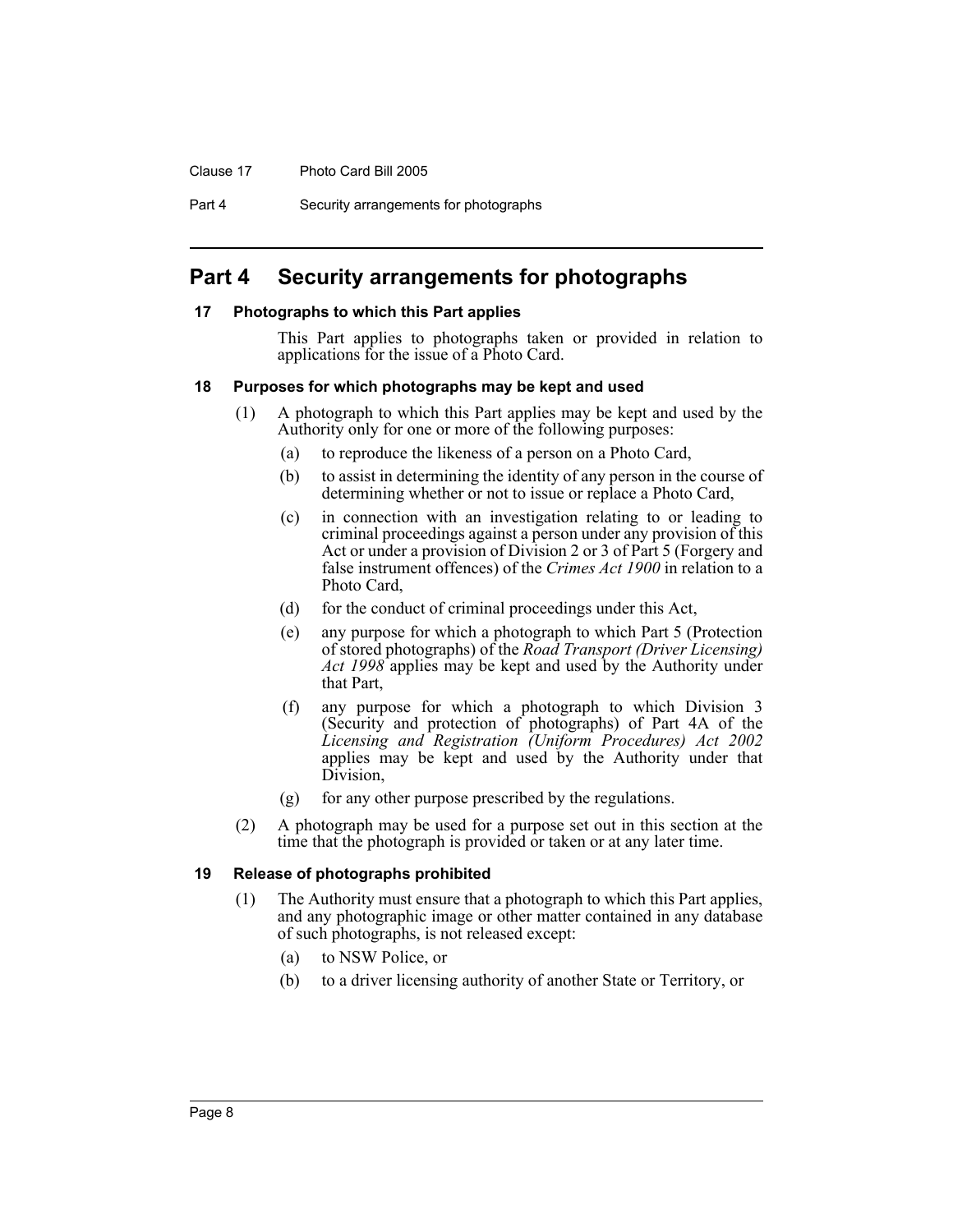Photo Card Bill 2005 Clause 19 Security arrangements for photographs **Part 4** 

- (c) for the purpose of the conduct of any criminal proceedings under this Act or under a provision of Division 2 or 3 of Part 5 (Forgery and false instrument offences) of the *Crimes Act 1900* in relation to a Photo Card, or
- (d) to the Sheriff, for the purpose of any fine recovery proceedings, or
- (e) as provided under any other law, or
- (f) to the person whose likeness is shown in the photograph or on the database, or
- (g) as authorised or required under Part 5 (Protection of stored photographs) of the *Road Transport (Driver Licensing) Act 1998* in respect of the release of photographs to which that Part applies, or
- (h) as authorised or required under Division 3 (Security and protection of photographs) of Part 4A of the *Licensing and Registration (Uniform Procedures) Act 2002* in respect of the release of photographs to which that Division applies, or
- (i) in accordance with the regulations.
- (2) Any release authorised by subsection (1) (a)–(d), or authorised by regulations made under subsection (1) (i), must be in accordance with any protocol approved by the Privacy Commissioner.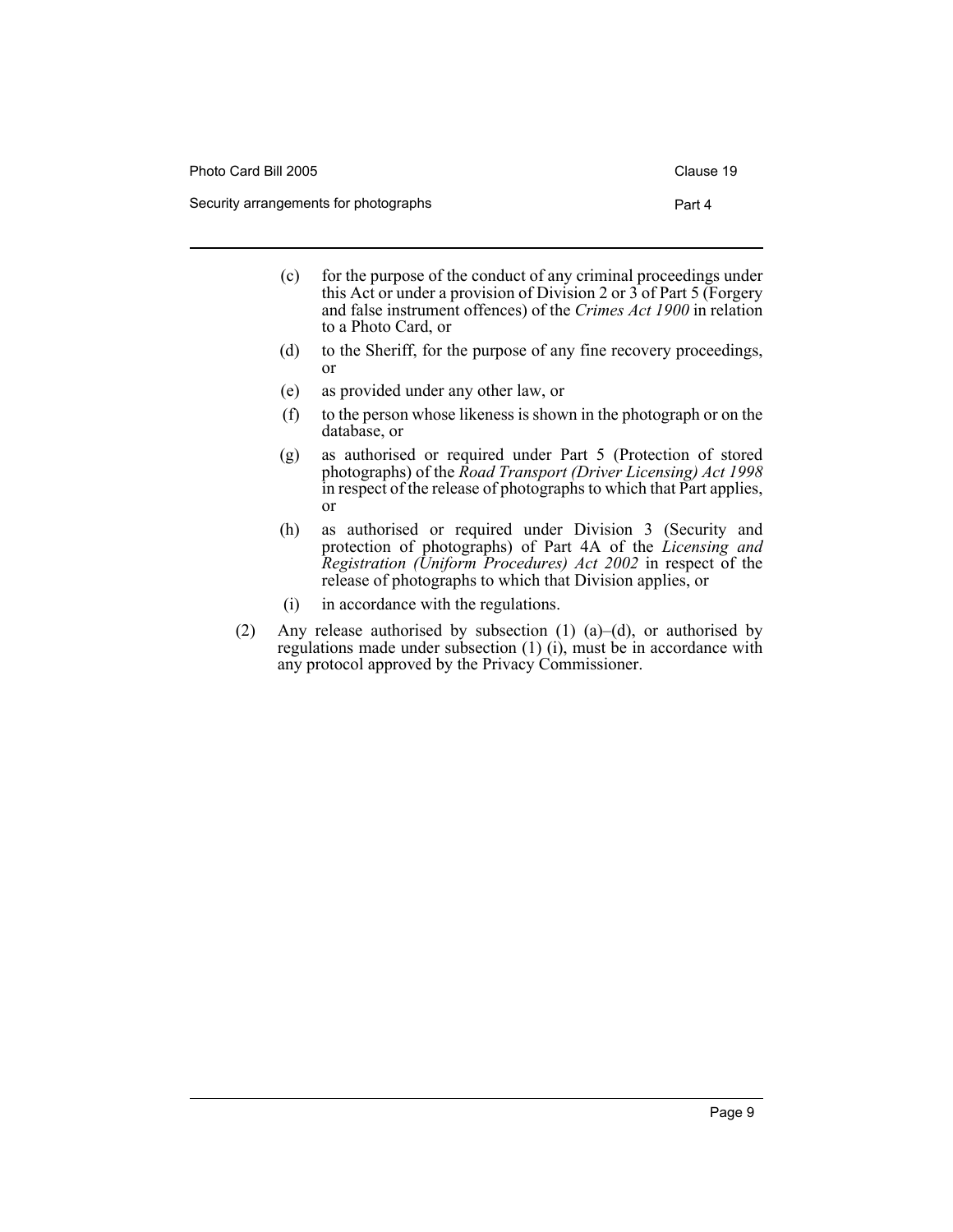Clause 20 Photo Card Bill 2005

Part 5 Prevention of fraud

## **Part 5 Prevention of fraud**

## **20 Obtaining Photo Card by false statements**

- (1) A person must not:
	- (a) by a false statement or any misrepresentation or other dishonest means, obtain or attempt to obtain a Photo Card, or
	- (b) without lawful authority or reasonable excuse, possess a Photo Card obtained using those means.

Maximum penalty: 20 penalty units.

(2) A Photo Card obtained in contravention of this section is void, and the Authority may alter the Register accordingly.

#### **21 Unlawful possession of Photo Card**

A person must not have in his or her possession without lawful authority or reasonable excuse:

- (a) a Photo Card, or
- (b) any article resembling a Photo Card and calculated to deceive. Maximum penalty: 20 penalty units.

## **22 Manufacturing false Photo Cards**

(1) A person must not make a false document that could reasonably be taken to be a Photo Card with the intent that the document be used by any person as a Photo Card.

Maximum penalty: 20 penalty units.

(2) A person (*the offender*) must not give to another person a false document that could reasonably be taken to be a Photo Card with the intent that the document be used by any person as a Photo Card, if the offender knows or could reasonably be expected to know that the document is false.

Maximum penalty: 20 penalty units.

(3) A person is guilty of an offence under this subsection if the person commits an offence under subsection (1) or (2) in circumstances of aggravation.

Maximum penalty: 50 penalty units.

- (4) For the purposes of this section, a person commits an offence in circumstances of aggravation if:
	- (a) the offence involved a high degree of planning, or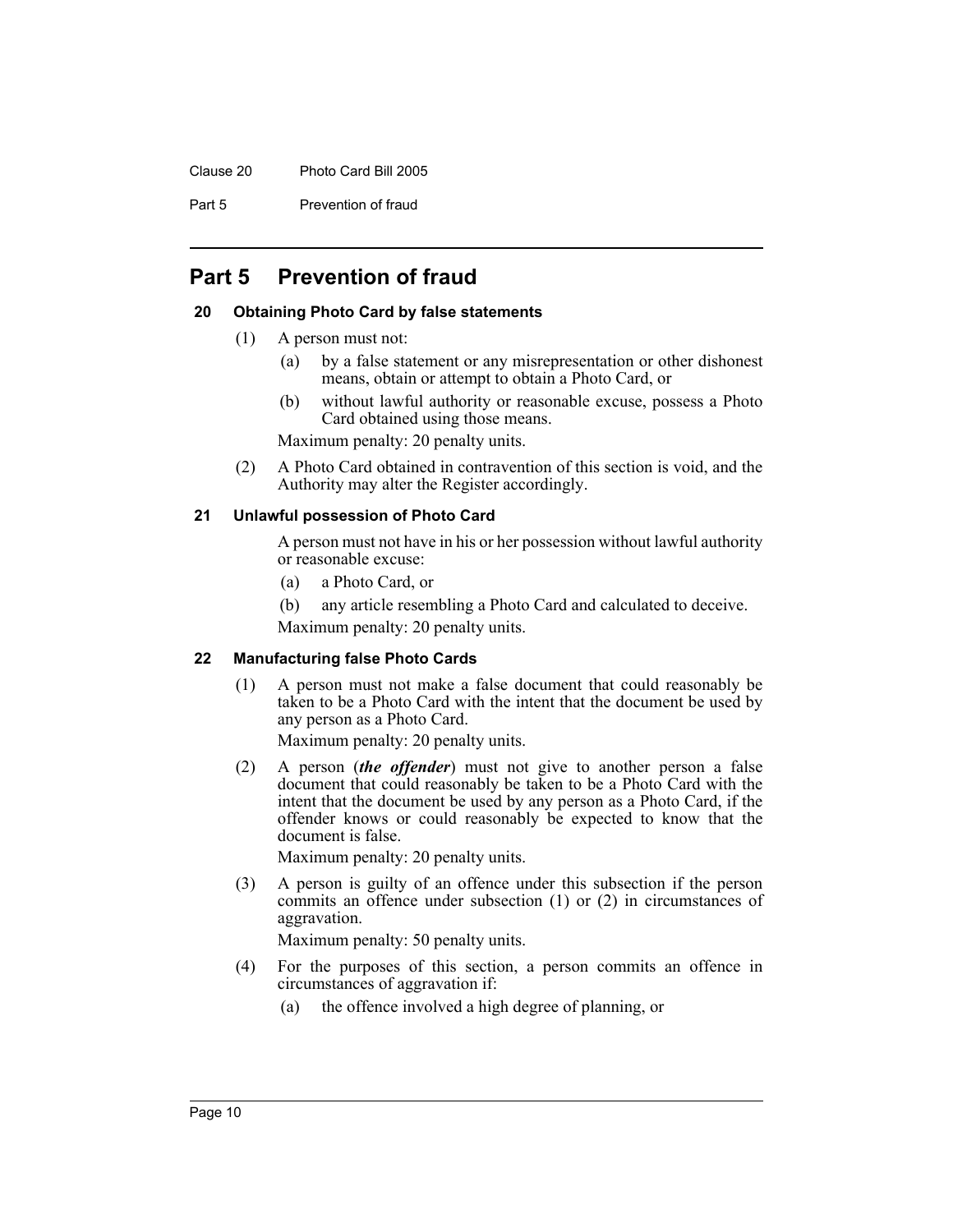Photo Card Bill 2005 Clause 23 Prevention of fraud **Part 5** 

- (b) the offence involved the use of other people acting at the direction of the person convicted of the offence in the commission of the offence, or
- (c) the person committed the offence solely or principally for financial reward, or
- (d) the offender has a previous conviction for an offence under this section or under section 117EB (Manufacturing false proof of age cards) of the *Liquor Act 1982*.

## **23 Giving or lending Photo Card**

A person must not give or lend the person's Photo Card to another person if the person giving or lending the Photo Card knows or could reasonably be expected to know that the Photo Card may be used:

- (a) by the person to whom the Photo Card was given or lent, or by any other person, to provide proof of his or her age or identity, or
- (b) to obtain a Photo Card for the person to whom the Photo Card was given or lent, or any other person.

Maximum penalty: 20 penalty units.

## **24 Improper use of Photo Card**

(1) A person must not fraudulently use or allow another person to use a Photo Card.

Maximum penalty: 50 penalty units.

- (2) A person must not use a Photo Card:
	- (a) that the person knows has been forged, fraudulently altered or altered in a manner that is calculated to deceive, or obtained by a false statement or misrepresentation or other dishonest means, or
	- (b) that the person knows has been cancelled.

Maximum penalty: 20 penalty units.

(3) In this section, *use* a Photo Card means use the Photo Card as proof of age or identity.

## **25 Altering or tampering with Photo Card**

- (1) A person must not forge or fraudulently alter a Photo Card or alter a Photo Card in a way that is calculated to deceive. Maximum penalty: 20 penalty units.
- (2) A person must not for an improper purpose wilfully or negligently alter, deface, or otherwise interfere with a Photo Card or with any of the material particulars contained on the Photo Card. Maximum penalty: 20 penalty units.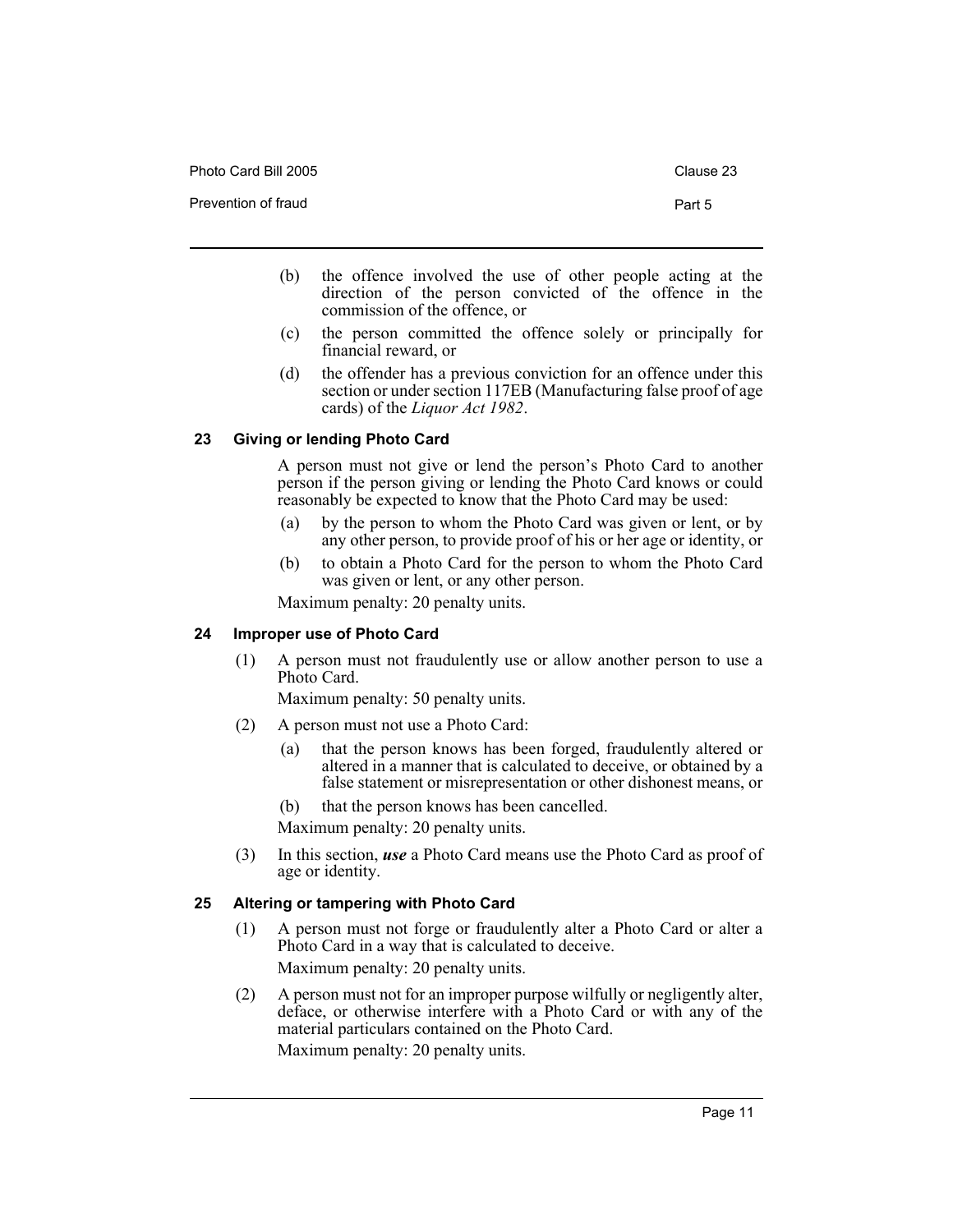## Clause 26 Photo Card Bill 2005

Part 5 Prevention of fraud

### **26 Unauthorised reproduction of photographs**

A person employed or engaged in connection with any aspect of the production of Photo Cards, or otherwise concerned in the administration of this Act or the regulations, who, otherwise than in the administration of this Act or the *Road Transport (Driver Licensing) Act 1998* or the regulations under those Acts:

- (a) reproduces, by photographic or other means, the likeness of a person that is depicted, or is to be depicted, on a Photo Card, or
- (b) causes or permits another person to do so,
- is guilty of an offence.

Maximum penalty: 50 penalty units.

## **27 Expired Photo Cards**

The regulations may make provision for or with respect to expired Photo Cards (that is, Photo Cards that are no longer valid because the period for which they were issued has expired), including provision for or with respect to any of the following:

- (a) regulating or prohibiting the use for any or specified purposes of an expired Photo Card,
- (b) regulating or prohibiting the possession of an expired Photo Card,
- (c) requiring the surrender to the Authority of an expired Photo Card,
- (d) requiring notice to be given to the Authority if an expired Photo Card is damaged, stolen, lost or destroyed,
- (e) authorising the confiscation by an authorised officer of an expired Photo Card.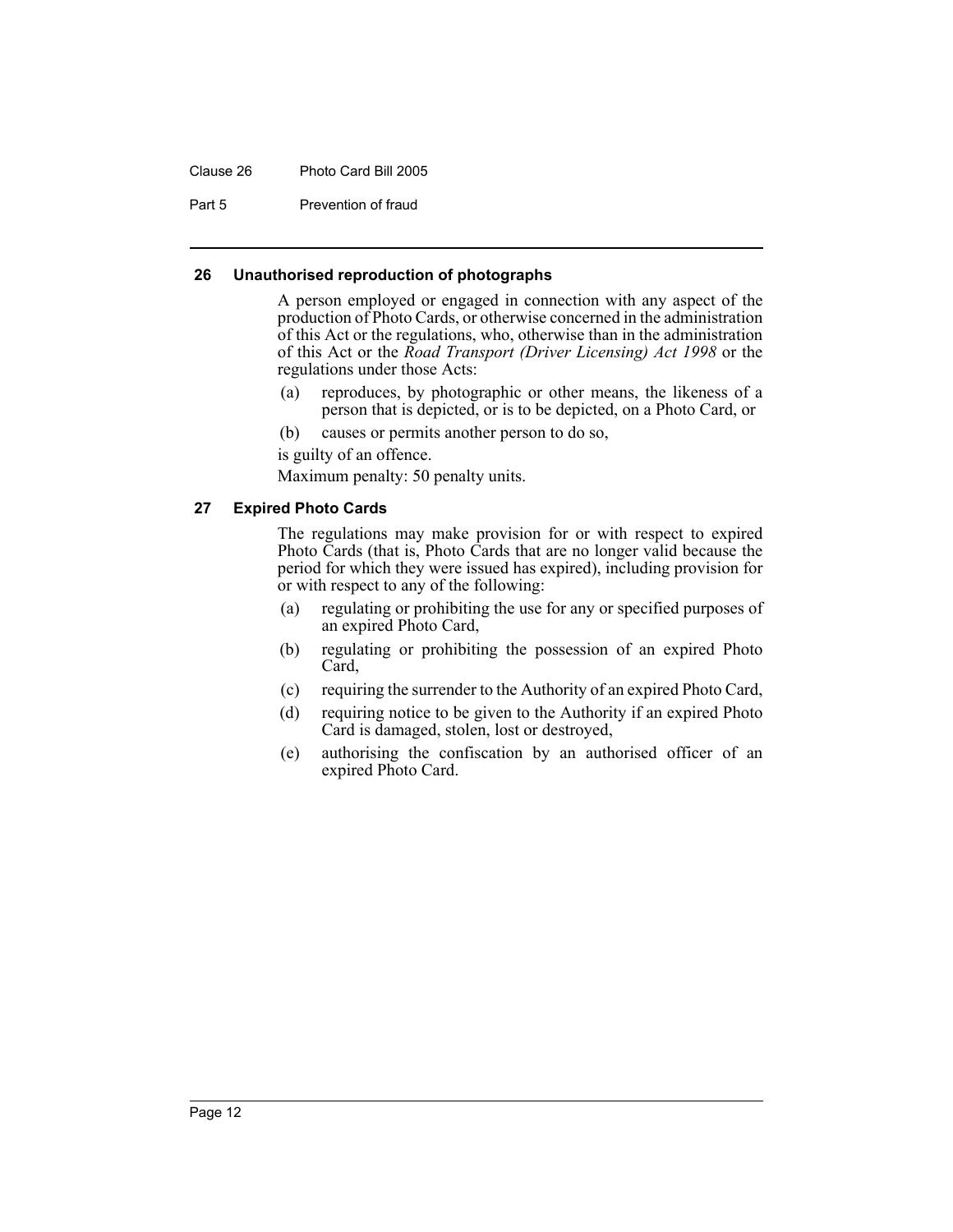Photo Card Bill 2005 Clause 28

## **Part 6 Enforcement**

## **28 Requirement to produce Photo Card**

- (1) An authorised officer may direct a person who is in possession of a Photo Card, or thing resembling a Photo Card, to produce the Photo Card or thing to the officer if the officer reasonably suspects that the Photo Card or thing:
	- (a) is not the person's Photo Card or contains information that is false or misleading as to that person's age or identity, or
	- (b) has been forged or fraudulently altered or altered in a way that is calculated to deceive, or obtained by a false statement or misrepresentation or other dishonest means, or
	- (c) is being used in contravention of any provision of this or any other Act or law.
- (2) A person must comply with a direction given to the person under this section.

Maximum penalty: 20 penalty units.

(3) A person is not guilty of an offence of failing to comply with a direction under this section unless the person was warned by the authorised officer when the direction was given that a failure to comply is an offence.

## **29 Seizure of Photo Card**

- (1) An authorised officer to whom a Photo Card, or thing resembling a Photo Card, is produced by a person representing it to be the person's Photo Card or in response to a direction under section 28 may, with no authority other than this section, seize the Photo Card or thing if the officer reasonably suspects that the Photo Card or thing:
	- (a) is not the person's Photo Card or contains information that is false or misleading as to that person's age or identity, or
	- (b) has been forged or fraudulently altered or altered in a way that is calculated to deceive, or obtained by a false statement or misrepresentation or other dishonest means, or
	- (c) is being used in contravention of any provision of this or any other Act or law.
- (2) A Photo Card or thing seized under this section is to be forwarded to the Authority. The Authority must cause the Photo Card or thing to be returned (by delivery or by post) to the person who produced it unless subsection (3) applies.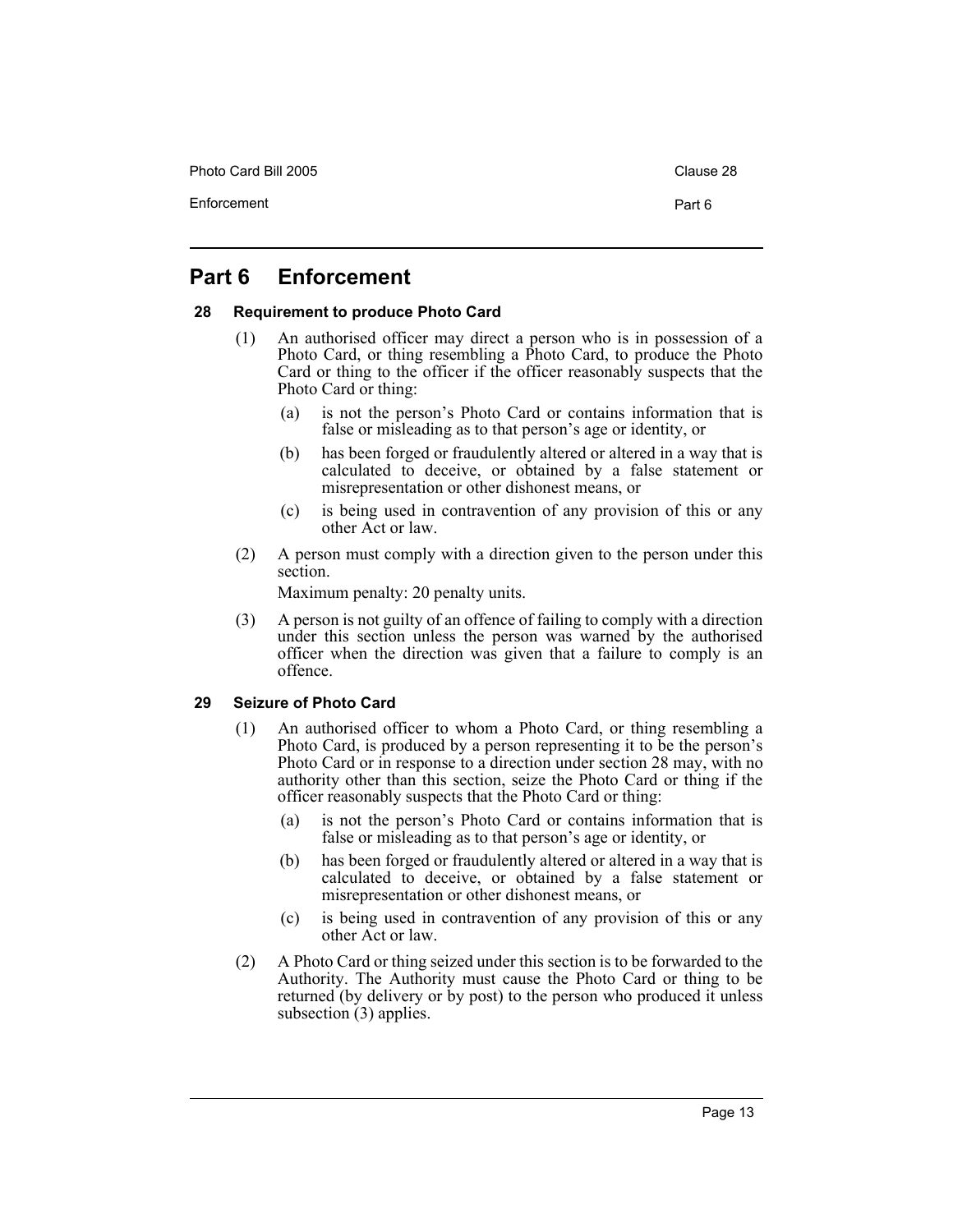## Clause 29 Photo Card Bill 2005

Part 6 Enforcement

- (3) The Authority may retain possession of and deal with a Photo Card or thing forwarded to the Authority in such manner as the Authority thinks fit if satisfied that the Photo Card or thing:
	- (a) is not the Photo Card of the person from whom it was seized or contains information that is false or misleading as to that person's age or identity, or
	- (b) has been forged or fraudulently altered or altered in a way that is calculated to deceive, or obtained by a false statement or misrepresentation or other dishonest means, or
	- (c) is being used in contravention of any provision of this or any other Act or law.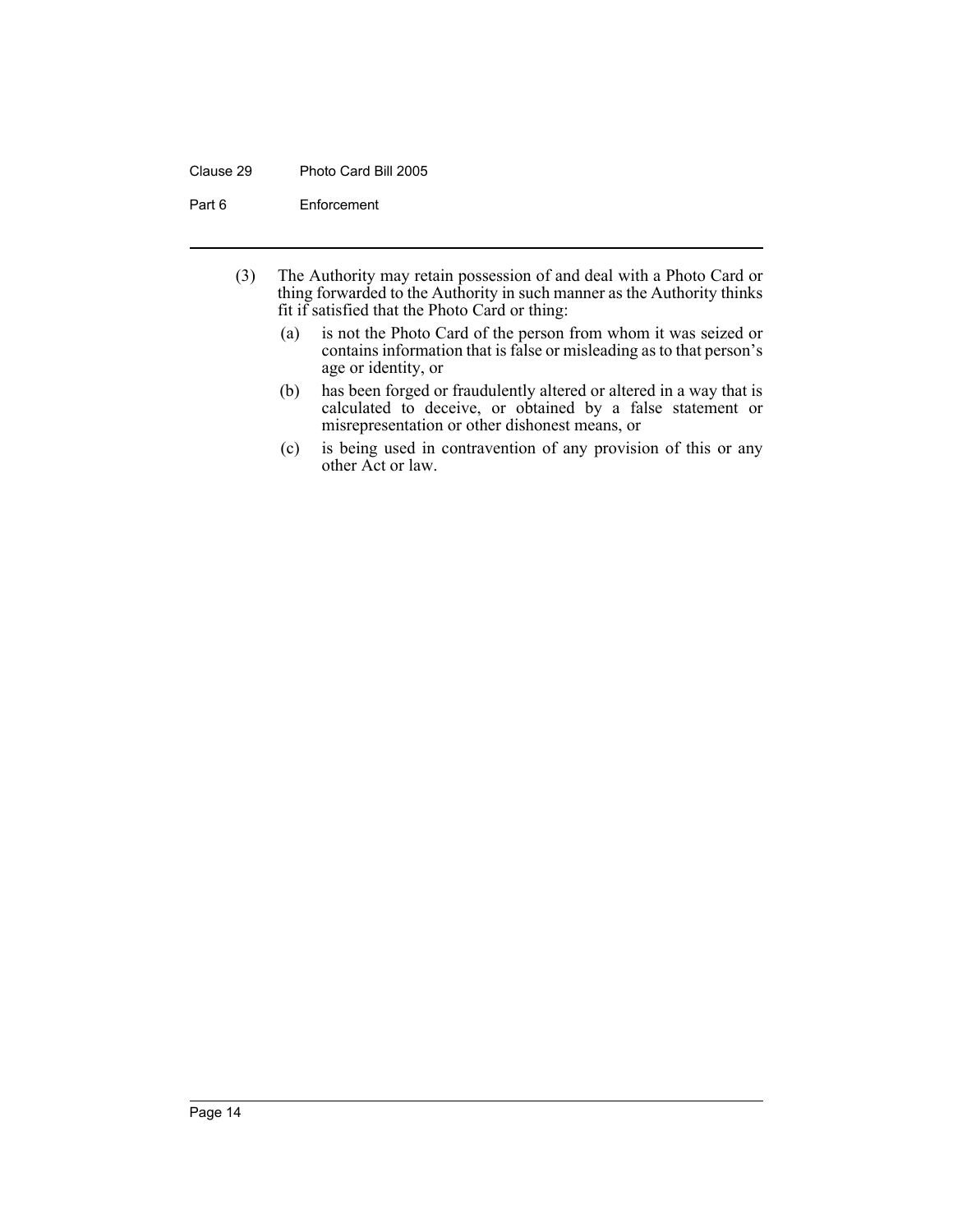Photo Card Bill 2005 Clause 30

## **Part 7 Miscellaneous**

## **30 Unauthorised demand for production of Photo Card**

(1) A person must not, in connection with the supply of goods or services by the person, demand production by another person of that other person's Photo Card.

Maximum penalty: 20 penalty units.

- (2) This section does not prohibit a request for production of a Photo Card:
	- (a) as a means of evidencing the identity or age of a person where it is reasonable for the person making the request to require evidence of the other person's identity or age, or
	- (b) where the person making the request is authorised by law to require its production.
- (3) For the purposes of this section, the making of a statement that could reasonably be understood, by a person to whom the statement is made, as indicating that the person is being required to produce his or her Photo Card is taken to be a demand for its production.

## **31 Delegation by Authority**

- (1) The Authority may delegate the exercise of any function of the Authority under this Act (other than this power of delegation) to:
	- (a) any member of staff of the Authority, or
	- (b) any person, or any class of persons, authorised for the purposes of this section by the regulations.
- (2) Nothing in this section affects any other power or delegation that the Authority has under any other Act.

## **32 Protection from liability**

- (1) An individual does not incur civil liability for an act or omission done honestly and in good faith in the course of his or her duties under this Act.
- (2) A liability that would, apart from subsection (1), attach to an individual because of an act or omission done honestly and in good faith in the course of his or her duties attaches instead to the Authority.
- (3) The Authority is not liable for any loss or damage resulting from the fraudulent or other improper use of a Photo Card (or thing that resembles a Photo Card) unless the liability results from the negligence of the Authority or a member of staff of the Authority. This subsection extends to a liability that attaches to the Authority under subsection (2).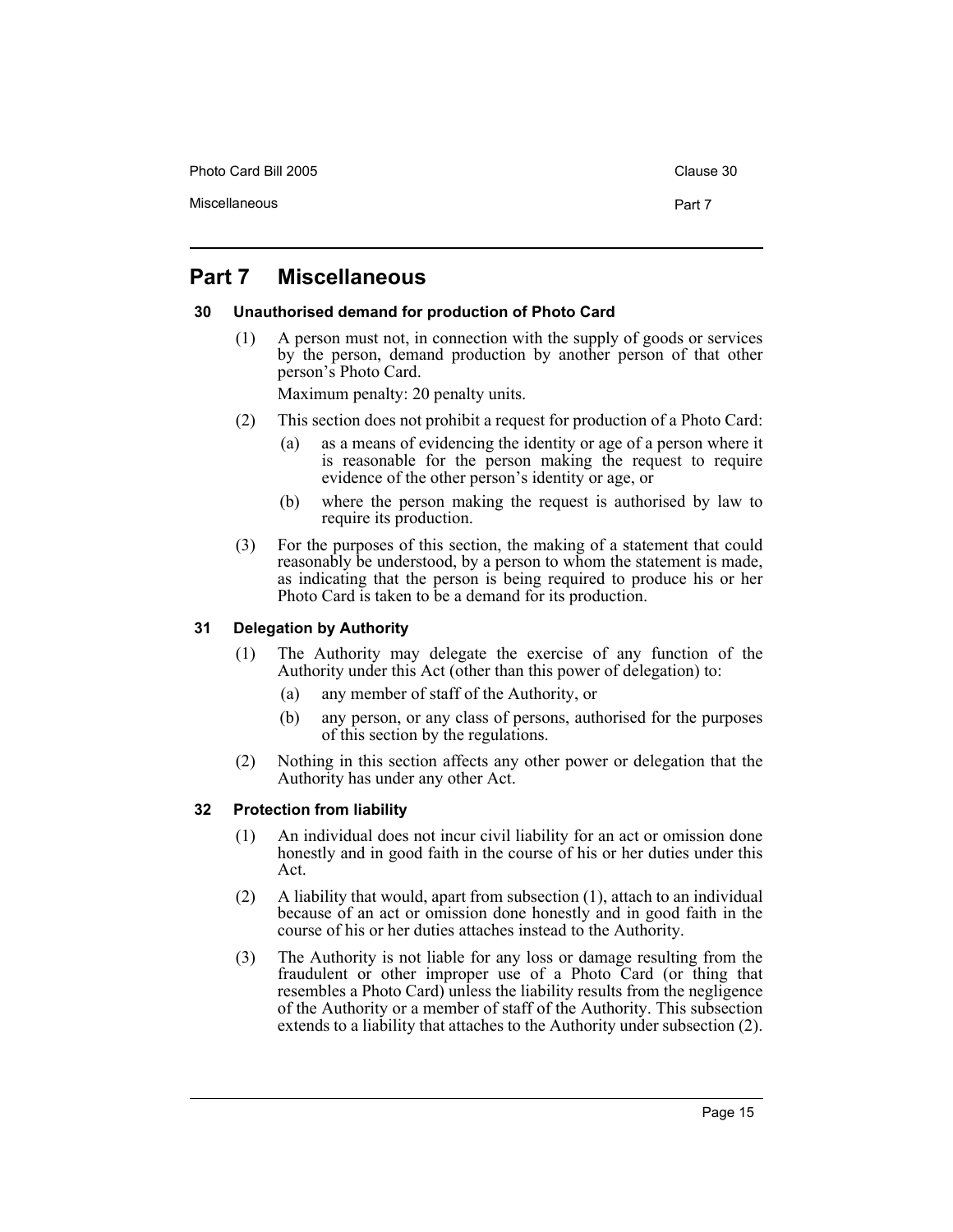#### Clause 33 Photo Card Bill 2005

Part 7 Miscellaneous

#### **33 Unpaid fees and charges**

An amount of any unpaid fees or charges payable under this Act or the regulations is a debt due to the Authority and may be recovered in a court of competent jurisdiction.

#### **34 Penalty notices**

- (1) An authorised officer may serve a penalty notice on a person if it appears to the officer that the person has committed an offence against this Act or the regulations, being an offence prescribed by the regulations as a penalty notice offence.
- (2) A penalty notice is a notice to the effect that, if the person served does not wish to have the matter determined by a court, the person can pay, within the time and to the person specified in the notice, the amount of the penalty prescribed by the regulations for the offence if dealt with under this section.
- (3) A penalty notice may be served personally or by post.
- (4) If the amount of penalty prescribed for an alleged offence is paid under this section, no person is liable to any further proceedings for the alleged offence.
- (5) Payment under this section is not to be regarded as an admission of liability for the purpose of, and does not in any way affect or prejudice, any civil claim, action or proceeding arising out of the same occurrence.
- (6) The regulations may:
	- (a) prescribe an offence for the purposes of this section by specifying the offence or by referring to the provision creating the offence, and
	- (b) prescribe the amount of penalty payable for the offence if dealt with under this section, and
	- (c) prescribe different amounts of penalties for different offences or classes of offences.
- (7) The amount of a penalty prescribed under this section for an offence is not to exceed the maximum amount of penalty that could be imposed for the offence by a court.
- (8) This section does not limit the operation of any other provision of, or made under, this or any other Act relating to proceedings that may be taken in respect of offences.

#### **35 Nature of proceedings for offences**

Proceedings for an offence under this Act or the regulations may be dealt with summarily before a Local Court.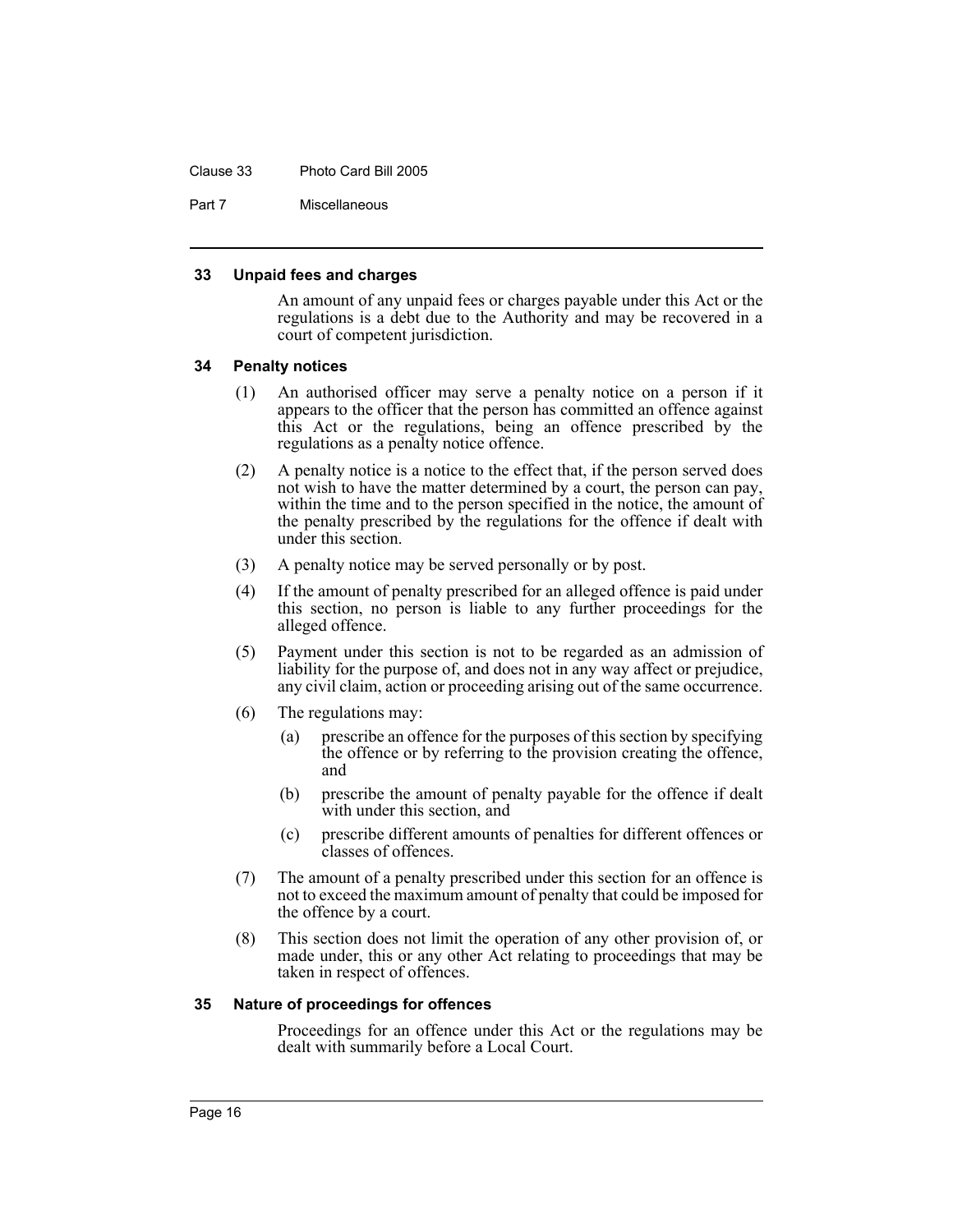| Photo Card Bill 2005 | Clause 36 |
|----------------------|-----------|
| Miscellaneous        | Part 7    |

## **36 Regulations**

- (1) The Governor may make regulations, not inconsistent with this Act, for or with respect to any matter that by this Act is required or permitted to be prescribed or that is necessary or convenient to be prescribed for carrying out or giving effect to this Act.
- (2) The regulations may create offences punishable by a penalty not exceeding 20 penalty units.

## **37 Savings, transitional and other provisions**

Schedule 1 has effect.

## **38 Amendment of Acts**

The Acts specified in Schedule 2 are amended as set out in that Schedule.

## **39 Review of Act**

- (1) The Minister is to review this Act to determine whether the policy objectives of the Act remain valid and whether the terms of the Act remain appropriate for securing those objectives.
- (2) The review is to be undertaken as soon as possible after the period of 5 years from the date of assent to this Act.
- (3) A report on the outcome of the review is to be tabled in each House of Parliament within 12 months after the end of the period of 5 years.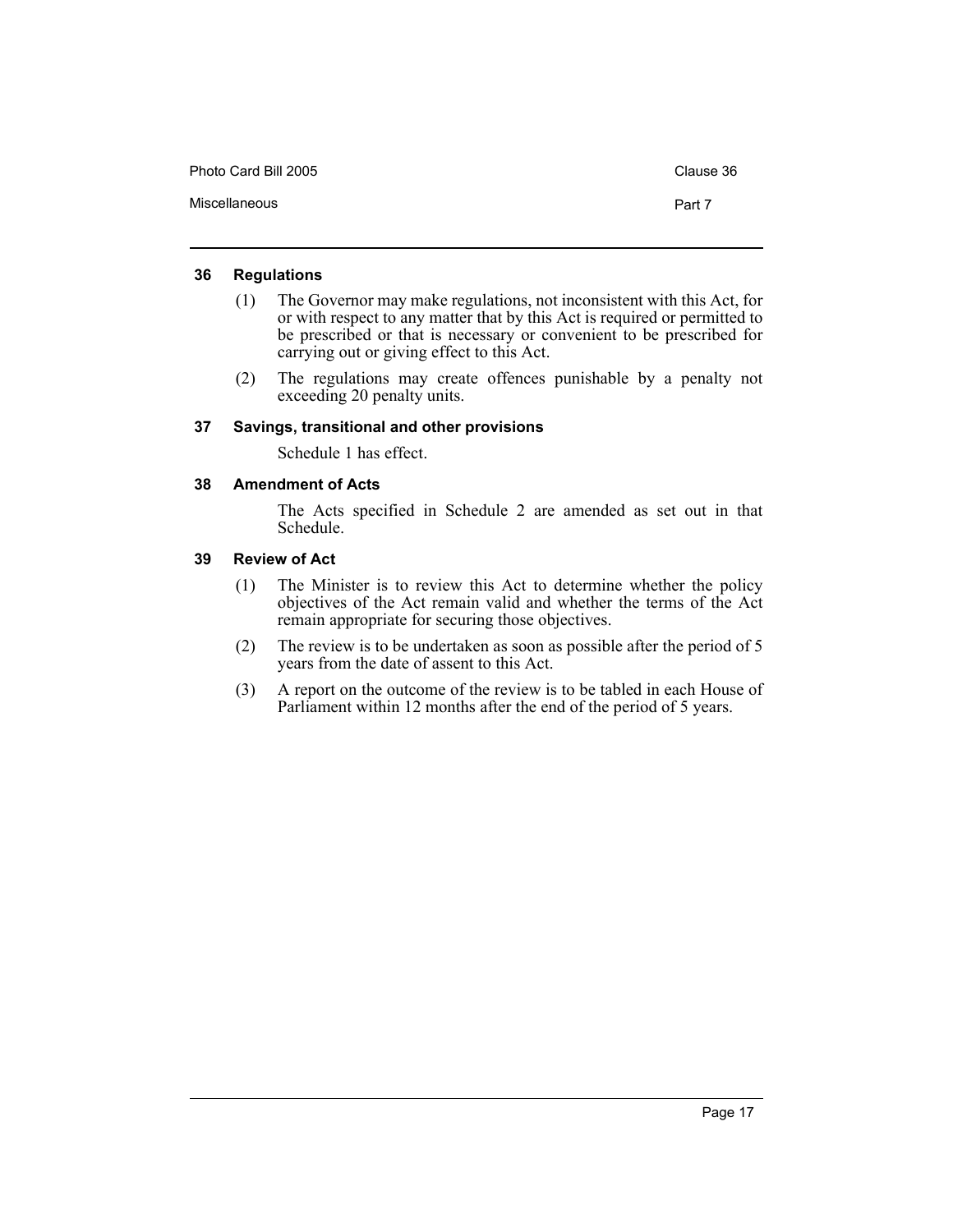Schedule 1 Savings, transitional and other provisions

## **Schedule 1 Savings, transitional and other provisions**

(Section 37)

## **Part 1 General**

## **1 Regulations**

- (1) The regulations may contain provisions of a savings or transitional nature consequent on the enactment of the following Acts: this Act
- (2) Any such provision may, if the regulations so provide, take effect from the date of assent to the Act concerned or a later date.
- (3) To the extent to which any such provision takes effect from a date that is earlier than the date of its publication in the Gazette, the provision does not operate so as:
	- (a) to affect, in a manner prejudicial to any person (other than the State or an authority of the State), the rights of that person existing before the date of its publication, or
	- (b) to impose liabilities on any person (other than the State or an authority of the State) in respect of anything done or omitted to be done before the date of its publication.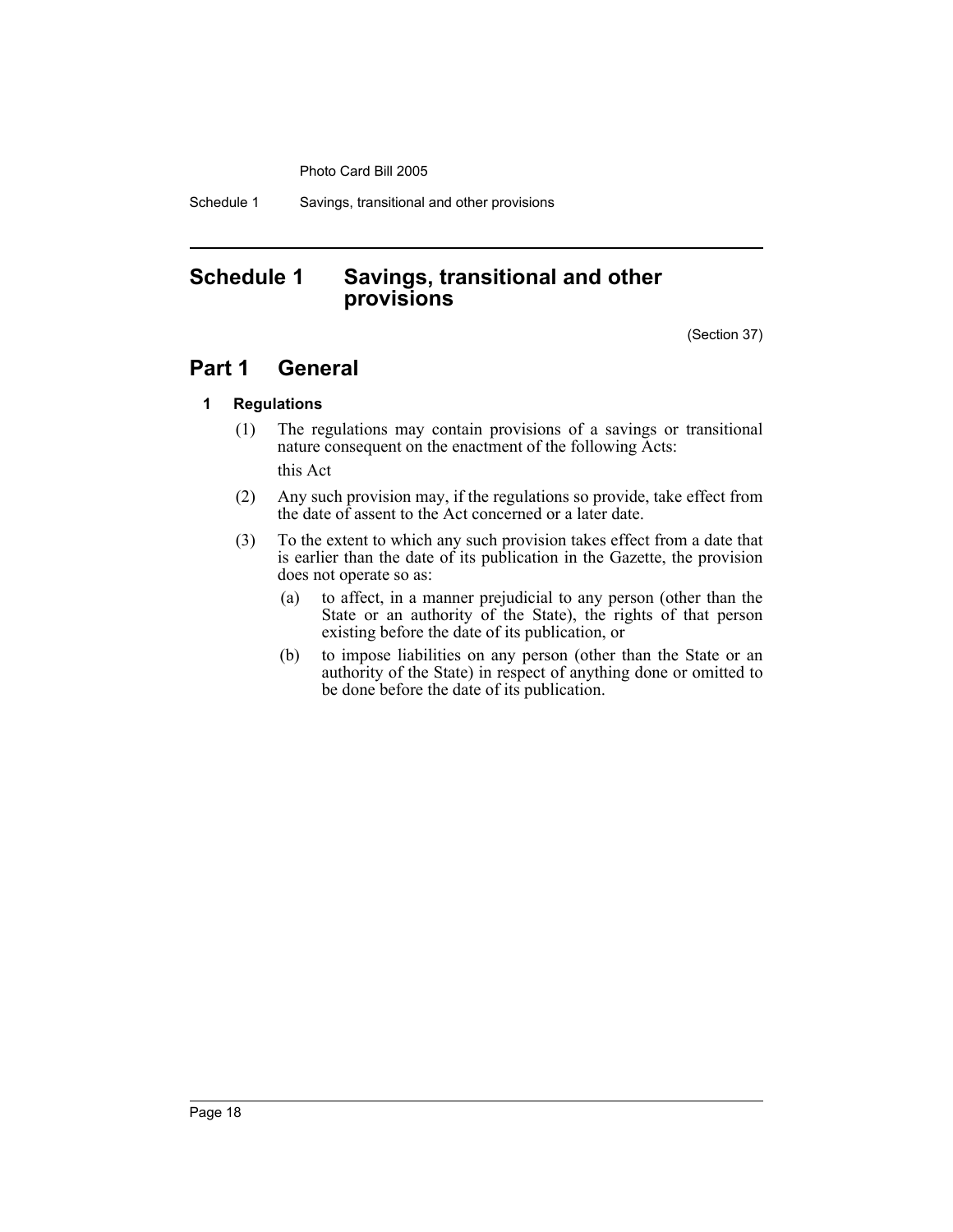Amendment of Acts **Schedule 2** and the 2

## **Schedule 2 Amendment of Acts**

(Section 38)

## **2.1 Fines Act 1996 No 99**

**Schedule 1 Statutory provisions under which penalty notices issued** Insert in appropriate order:

*Photo Card Act 2005*, section 34

## **2.2 Licensing and Registration (Uniform Procedures) Act 2002 No 28**

**[1] Section 80C Arrangements for the provision of photographs of applicants**

Omit section 80C (3).

## **[2] Section 80H Keeping and use of photographs**

Insert after section 80H (1) (e):

- (f) any purpose for which a photograph to which Part 5 (Protection of stored photographs) of the *Road Transport (Driver Licensing) Act 1998* applies may be kept and used by the RTA under that Part,
- (g) any purpose for which a photograph to which Part 4 (Security arrangements for photographs) of the *Photo Card Act 2005* applies may be kept and used by the RTA under that Part.

## **[3] Section 80I Release of photographs**

Insert at the end of section 80I (1) (e):

, or

- (f) as authorised or required under Part 5 (Protection of stored photographs) of the *Road Transport (Driver Licensing) Act 1998* in respect of the release of photographs to which that Part applies, or
- (g) as authorised or required under Part 4 (Security arrangements for photographs) of the *Photo Card Act 2005* in respect of the release of photographs to which that Part applies.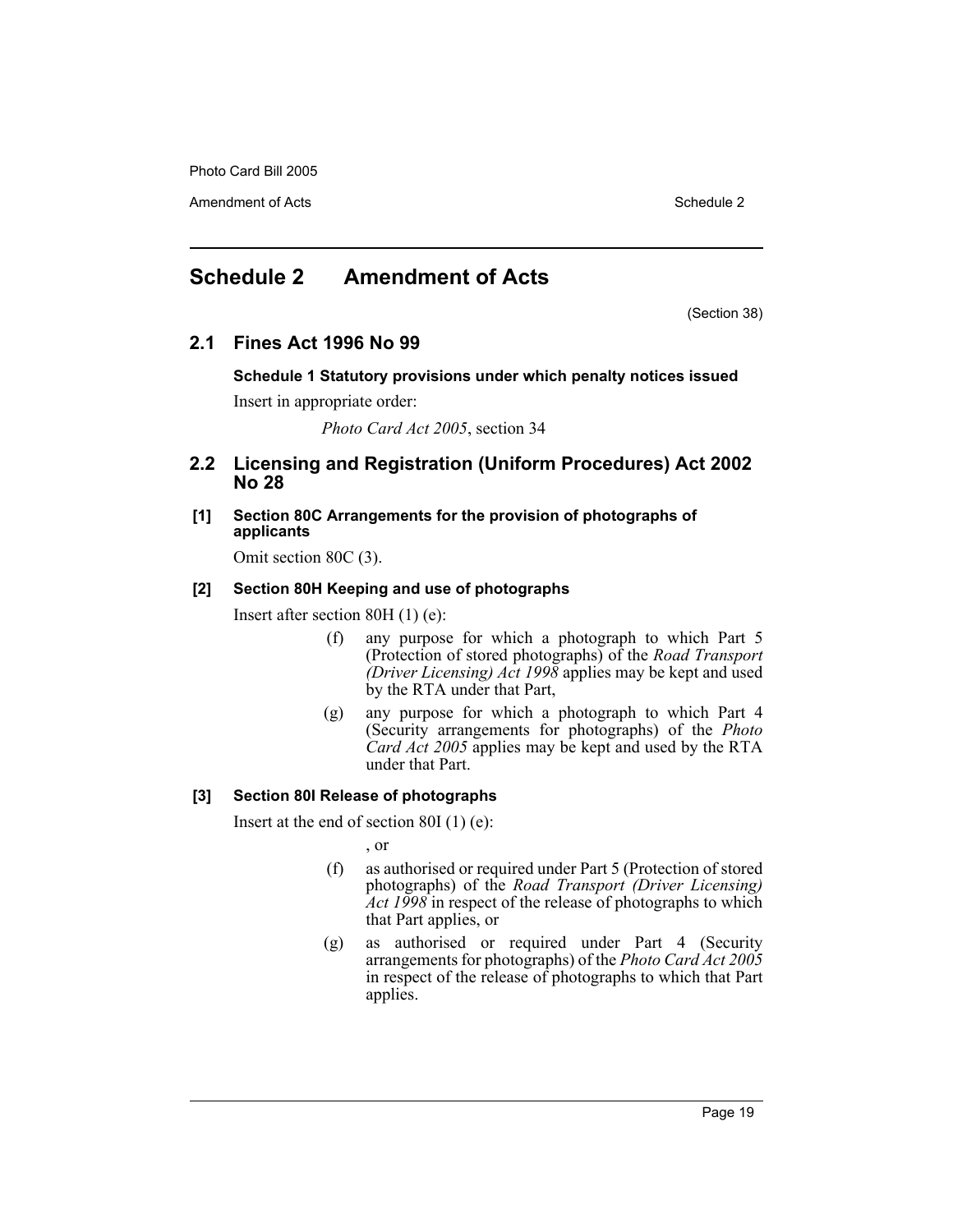Schedule 2 Amendment of Acts

## **2.3 Liquor Act 1982 No 147**

## **[1] Section 117EA Proof of age cards**

Insert after section 117EA (1):

(1A) A proof of age card is not to be issued under this section after the commencement of this subsection (as inserted by the *Photo Card Act 2005*). A proof of age card issued under this section ceases to be valid for any purpose 3 years after the commencement of this subsection.

## **[2] Section 152A Confiscation of proof of age cards**

Insert "a Photo Card (under the *Photo Card Act 2005*) or" after "means" in the definition of *proof of age card* in section 152A (2).

## **2.4 Road Transport (Driver Licensing) Act 1998 No 99**

## **[1] Section 40 Purposes for which photographs may be kept and used**

Omit "or a 'proof of age' card" from section 40 (1) (a) and (b) wherever occurring.

## **[2] Section 40 (1) (f1) and (f2)**

Insert after section 40 (1) (f):

- (f1) any purpose for which a photograph to which Part 4 (Security arrangements for photographs) of the *Photo Card Act 2005* applies may be kept and used by the Authority under that Part,
- (f2) any purpose for which a photograph to which Division 3 (Security and protection of photographs) of Part 4A of the *Licensing and Registration (Uniform Procedures) Act 2002* applies may be kept and used by the Authority under that Division,

## **[3] Section 41 Release of photographs prohibited**

Omit section 41 $(1)$  $(c)$  $(ii)$ .

## **[4] Section 41 (1) (f1) and (f2)**

Insert after section 41 (1) (f):

(f1) as authorised or required under Part 4 (Security arrangements for photographs) of the *Photo Card Act 2005* in respect of the release of photographs to which that Part applies, or